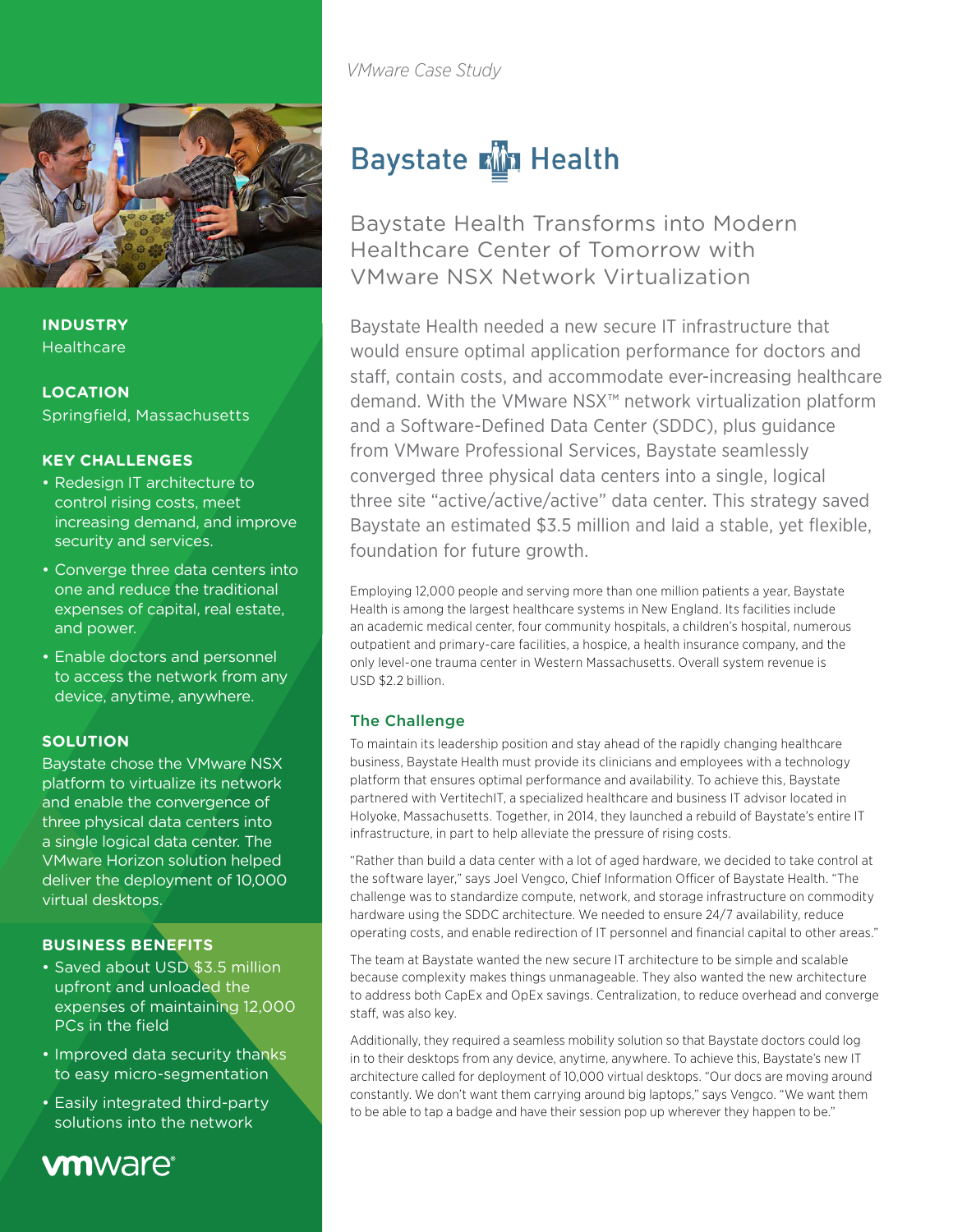*"Healthcare is under tremendous pressure to reduce costs, especially operational costs. With VMware NSX, we are able to create a more fluid, liquid, automated data center that allows us to do more with less."*

Joel Vengco CIO, Baystate Health "In addition to the CapEx and OpEx cost savings, secure business mobility was critical to align with our federal mandates for electronic medical records, ensure regulatory compliance with HIPAA, and strengthen our digital perimeter," says Patrick Streck, Director of IT. "From my perspective, the fact that I don't have to worry about lost or stolen that was resident on a disk in somebody's laptop or other device is a huge benefit. Ironically, my users see a higher level of functionality in tandem with, rather than in trade for, greater data protection."

#### The Solution

Baystate selected VMware solutions and VMware Professional Services to create a streamlined hyperconverged infrastructure that could accommodate growth and fully support staff and patients. For networking, Baystate chose the VMware NSX platform over the Cisco ACI. VMware NSX solution brings the operational model of a virtual machine to the entire data center network, so organizations can transform the economics of network and security operations.

Specifically, the VMware NSX platform enables the pooling of compute resources that are in different geographical locations but in close proximity, such as the local area and the metro area. Disparate resources can then be treated as a unified set of compute resources, and applications can be deployed in any location, yet seamlessly connect to the resources located at different sites.

It was through this approach that Baystate was able to re-engineer its existing data center. With the VMware NSX platform, the Baystate team converged three physical data centers into a single, three-site active/active/active logical data center with always-on, borderless capabilities. VMware NSX sits strategically between applications and the infrastructure layer, offering better integration with the remainder of Baystate's VMware cloud stack. The new data center now provides a strong foundation for much of the data and services necessary for Baystate's population health management.

"Healthcare is under tremendous pressure to reduce costs, especially operational costs," says Vengco. "With NSX, we are able to create a more fluid, liquid, automated data center that allows us to do more with less."

For deployment of the new virtual desktops, Baystate chose the VMware Horizon® solution, over Citrix. "A core element of ours is the advancement of virtualization throughout our environment," Vengco says. "Now that we've put Horizon in place, we're seeing a lot of adoption and excitement among all our users at being able to work whenever and wherever they want."

#### Business Results & Benefits

Baystate budgeted USD \$8 million to upgrade its IT infrastructure. By virtualizing and seamlessly converging its three data centers into one logical software-defined data center based on VMware hyperconverged infrastructure and VMware NSX, Baystate saved about USD \$3.5 million. "NSX is the exact solution we needed to pull this off, to bind three data centers into a single data center," Vengco says. "Now there's no difference between data centers in different physical locations. It's as if they're in a single rack."

Enhanced security is also a significant benefit, aligning with compliance requirements in the healthcare industry. The VMware NSX platform enables Baystate to deliver microsegmentation and multi-tenancy, which means it can control the flow of data at each virtual machine rather than at the perimeter, and security controls are built into the data center fabric. This allows Baystate to securely run multiple logical environments on the same physical infrastructure. Without VMware NSX, multi-tenant operations are much more complex. Plus, if there's a security concern within one virtual machine, administrators can lock down the machine and contain the threat.

"IT security threats are more numerous than ever, and a micro-segmentation approach